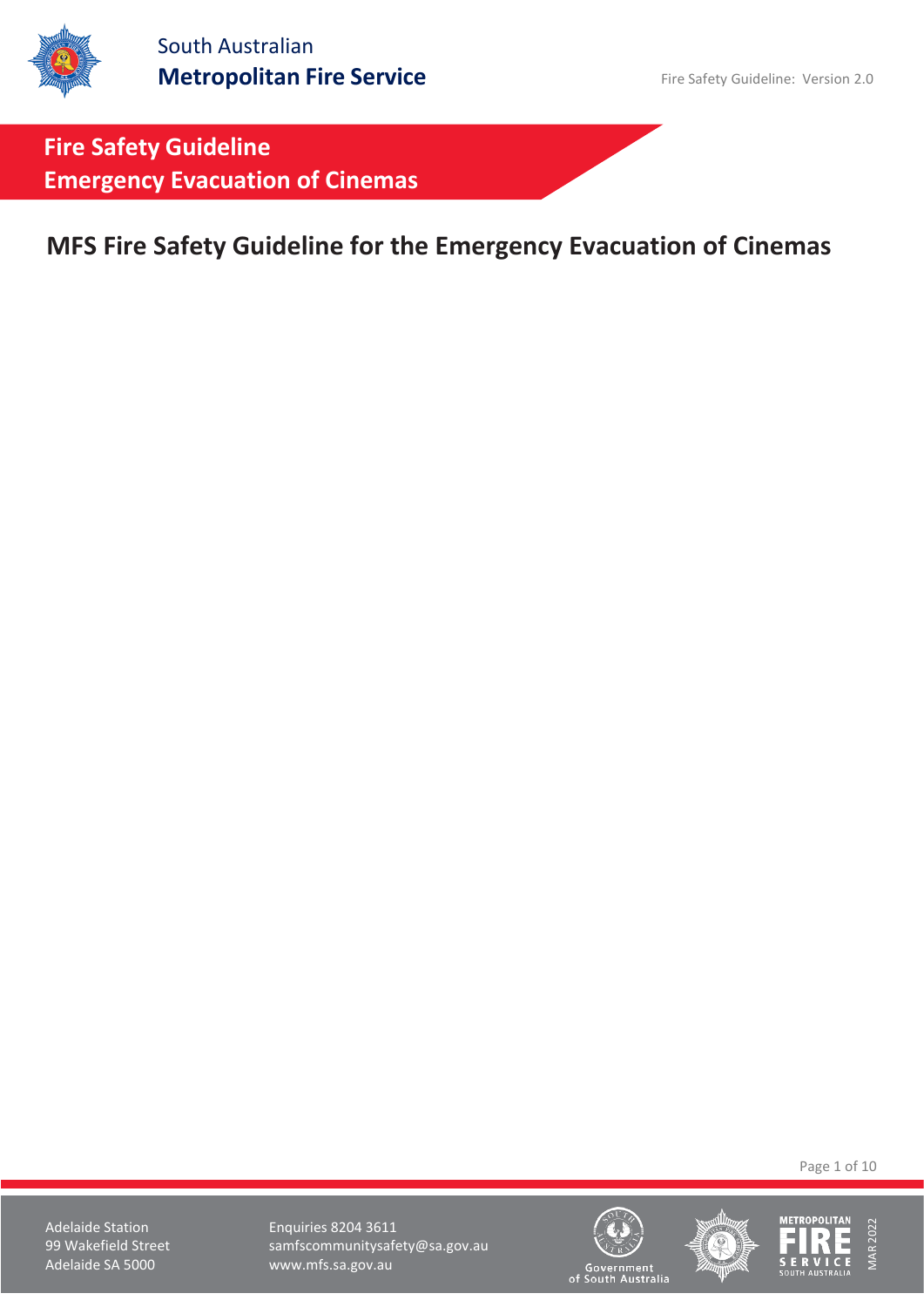| First Issued:  | 17 April 2007                                 |
|----------------|-----------------------------------------------|
| Author:        | FSE Marchant & FSO Figg                       |
| Review date:   | 2 March 2022                                  |
| Reviewed by:   | <b>SFSE Seppelt</b>                           |
| Version:       | 2.0                                           |
| Authorised by: | <b>ACFO Community Safety &amp; Resilience</b> |

#### **DOCUMENT CONTROL**

| <b>Revision History:</b> |                                    |               |
|--------------------------|------------------------------------|---------------|
| <b>Version</b>           | <b>Revision Description</b>        | Date          |
| A                        | Original                           | 17 April 2007 |
| 1.0                      | <b>General Departmental review</b> | 19 May 2017   |
| 2.0                      | Format update                      | 2 March 2022  |

**List of Amendments:**

| Clause                      | Amendment                                                                                                                                                               |
|-----------------------------|-------------------------------------------------------------------------------------------------------------------------------------------------------------------------|
| Title                       | Change from Built Environment Section Guideline 023,<br><b>Emergency Evacuation of Cinemas to MFS Fire Safety</b><br>Guideline for the Emergency Evacuation of Cinemas. |
| Whole document              | Format update<br>Update to terminology                                                                                                                                  |
| Glossary                    | Updated                                                                                                                                                                 |
| <b>Referenced Documents</b> | Updated                                                                                                                                                                 |
| Definitions                 | Added                                                                                                                                                                   |

Version 2.0 Page 2 of 10

Adelaide Station **Enquiries 8204 3611** 99 Wakefield Street samfscommunitysafety@sa.gov.au<br>Adelaide SA 5000 www.mfs.sa.gov.au www.mfs.sa.gov.au





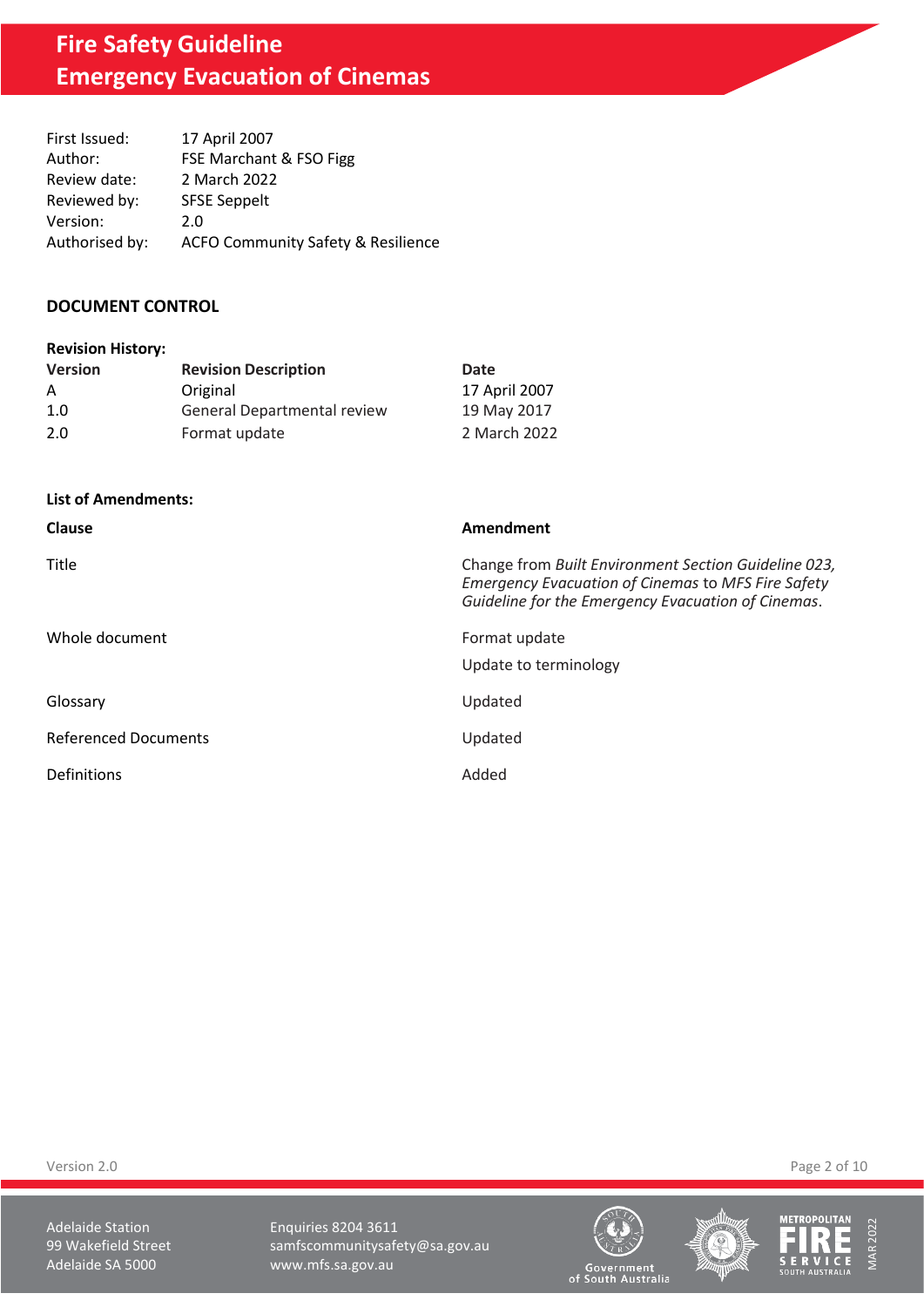# **CONTENTS**

| 1              |  |
|----------------|--|
| $\overline{2}$ |  |
| 3              |  |
| 4              |  |
| 5              |  |
| 6              |  |
| $\overline{7}$ |  |
|                |  |
|                |  |
| 8              |  |
| 9              |  |
| 10             |  |
|                |  |
|                |  |

Version 2.0

Adelaide Station 99 Wakefield Street Adelaide SA 5000

Enquiries 8204 3611 samfscommunitysafety@sa.gov.au www.mfs.sa.gov.au







Page 3 of 10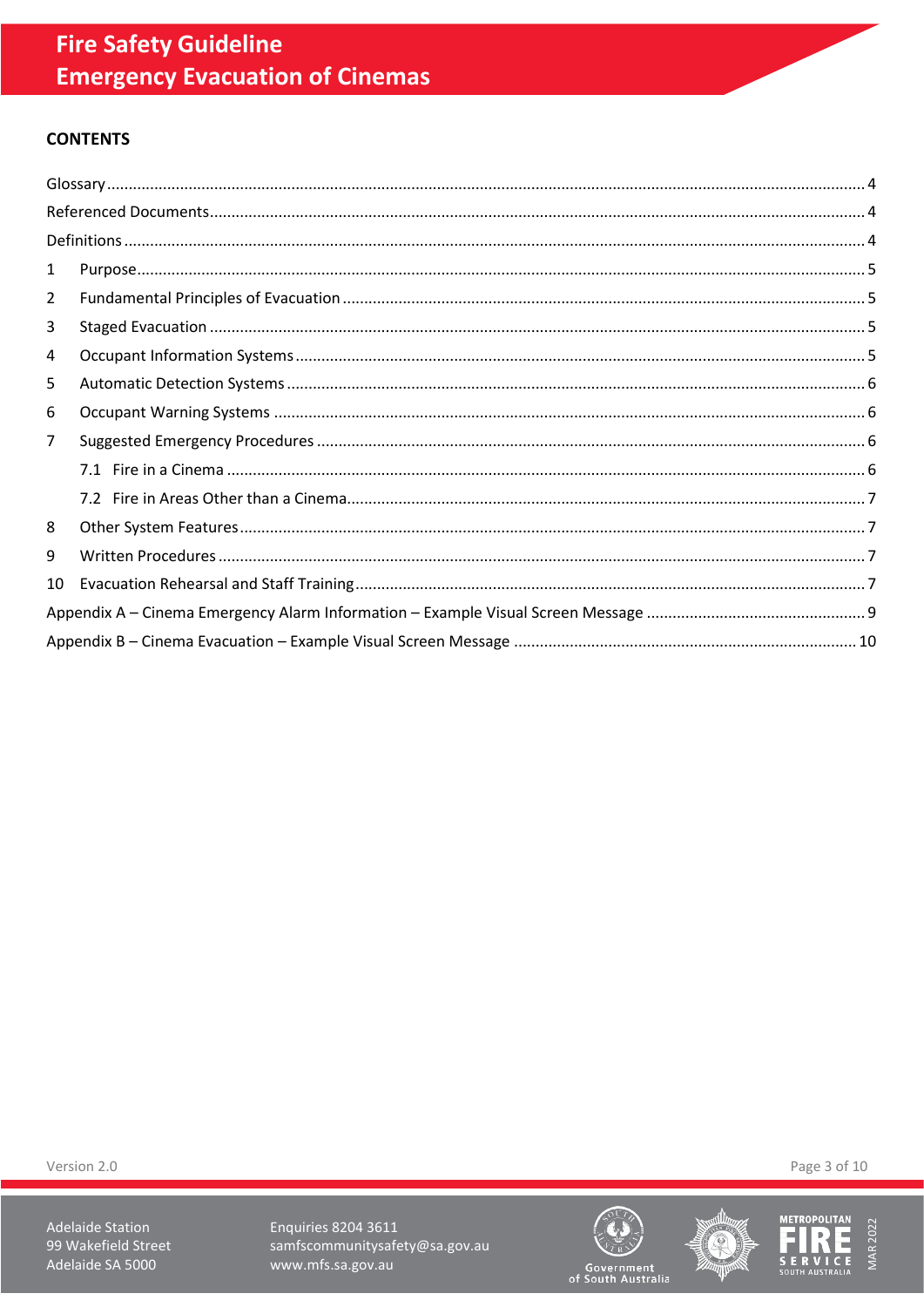#### <span id="page-3-0"></span>**GLOSSARY**

- AS Australian Standard
- CSRD MFS Community Safety and Resilience Department
- EWCIE emergency warning control and indicating equipment (refer Definitions, sometimes referred to as a "MECP")
- EWIS emergency warning and intercommunication system
- FDCIE fire detection control and indicating equipment (refer Definitions)
- MECP Master Emergency Control Panel (see EWCIE)
- MFS South Australian Metropolitan Fire Service
- NCC National Construction Code
- SECP Secondary Emergency Control Panel
- WHS workplace health and safety

#### <span id="page-3-1"></span>**REFERENCED DOCUMENTS**

The following documents are referred to in this Guideline:

- AS 1670.1 Australian Standard 1670.1 *Fire detection, warning, control and intercom systems System design, installation and commissioning – Part 1: Fire*
- AS 1670.4 Australian Standard 1670.4 *Fire detection, warning, control and intercom systems – System design, installation and commissioning – Part 4: Emergency warning and intercom systems*
- AS 3745 Australian Standard 3745 *Planning for emergencies in facilities*

Australian Building Codes Board, *National Construction Code, Volume One, Building Code of Australia,* (Edition applicable at the time of Development Approval), Australian Building Codes Board, Canberra.

South Australian Metropolitan Fire Service, *Built Environment Section Policy 037 Fire alarm conditions of connection – Schedule 1*, MFS, Adelaide.

#### <span id="page-3-2"></span>**DEFINITIONS**

**Emergency warning control and indicating equipment (EWCIE)** is as defined in AS 1670.4.

**Fire detection control and indicating equipment (FDCIE)** is as defined in AS 1670.1.

Version 2.0 Page 4 of 10

Adelaide Station **Enquiries 8204 3611** 99 Wakefield Street samfscommunitysafety@sa.gov.au Adelaide SA 5000 www.mfs.sa.gov.au





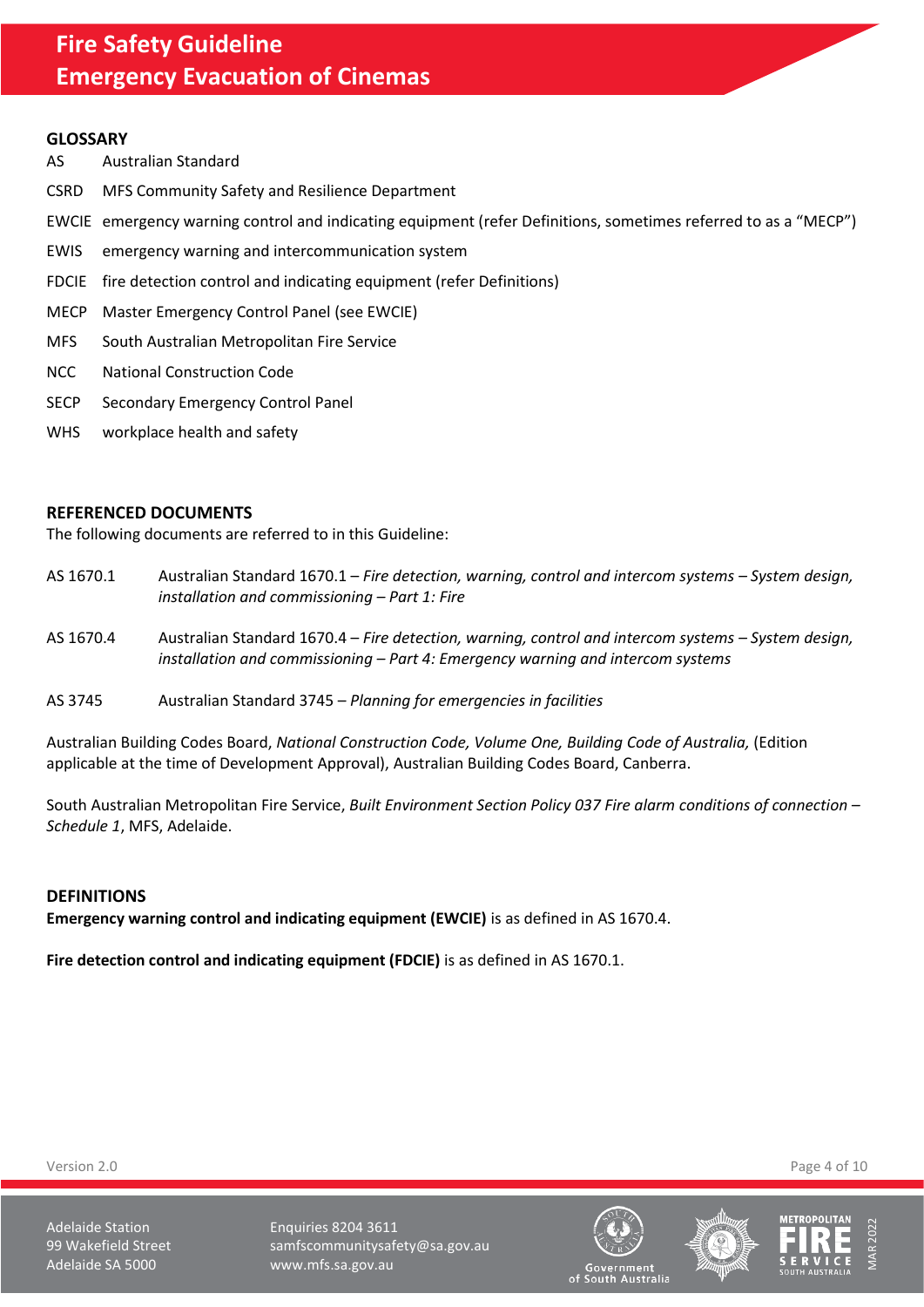## <span id="page-4-0"></span>**1 PURPOSE**

This guideline has been compiled to assist designers, fire officers and approving authorities, to meet the intent of the Building Rules, Workplace Health and Safety (WHS) Regulations, legislation for disability discrimination and common law duty of care.

The recommendations made within this guideline are in addition to or should complement other relevant legislative requirements, including those of the National Construction Code (NCC) and workplace and public health and safety requirements.

## <span id="page-4-1"></span>**2 FUNDAMENTAL PRINCIPLES OF EVACUATION**

For an effective evacuation of a cinema complex, the following issues should be addressed:

- 1. Some occupants will need to be warned that an emergency exists.
- 2. All occupants need to understand the warning signals.
- 3. All patrons will need assistance to evacuate (e.g. where to go, how to get there and what to do once assembled) to an emergency assembly point.
- 4. Some occupants will need specific assistance due to disabilities.
- 5. Sufficient staff will need to be present to effectively manage the emergency evacuation.
- 6. Exits will need to be clearly identified and recognisable by patrons.
- 7. Procedures will need to be written, maintained and regularly rehearsed.

#### <span id="page-4-2"></span>**3 STAGED EVACUATION**

In most cinema complexes it is not possible (or desirable) to effectively manage a simultaneous evacuation of all cinemas. Typical cinema construction is designed to minimise sound transmission and will likely reduce the rate of fire spread from one cinema to another, thus permitting patrons to remain for a short time in those cinemas that are not directly affected by fire.

A structured procedure is needed, utilising fire wardens to control patron flow either to the outside of the building or, where safe to do so, through the cinema foyer. Sufficient staff must be present at all times to take control of the installed emergency warning and intercommunication system (EWIS) and assist in evacuation to a defined emergency assembly point as required.

It will be necessary to give special consideration to the needs of occupants with a disability.

#### <span id="page-4-3"></span>**4 OCCUPANT INFORMATION SYSTEMS**

Prior to the screening of a movie, an informative visual message should be displayed on the screen, informing patrons how a fire alarm will be sounded in the cinema auditorium and advising that staff will be in attendance (wherever possible). Advice regarding utilisation of identified exits, where to assemble and the need to assist others to evacuate should also be given (refer Appendix A).

Version 2.0 Page 5 of 10

Adelaide Station **Enquiries 8204 3611** 99 Wakefield Street samfscommunitysafety@sa.gov.au Adelaide SA 5000 www.mfs.sa.gov.au





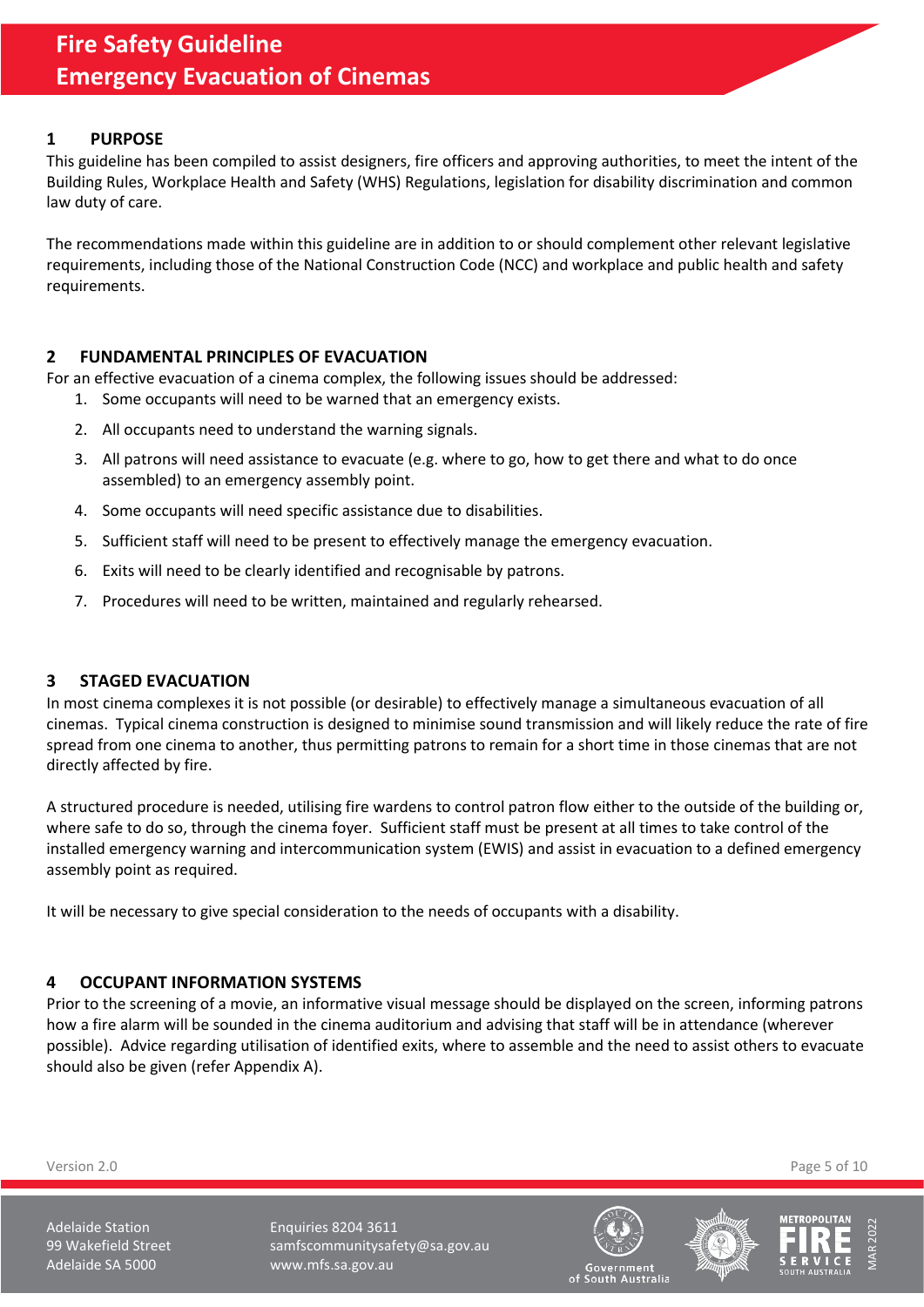In the event of an evacuation signal sounding within the cinema, a second visual message should be displayed reinforcing the emergency evacuation voice message (refer Appendix B). Having due regard to particular communities likely to frequent the cinema, messages may need to be multilingual.

## <span id="page-5-0"></span>**5 AUTOMATIC DETECTION SYSTEMS**

An automatic smoke and fire detection system complying with the requirements of AS 1670.1 should be installed in all staff and public areas of the complex, with the exception that extended grid smoke detection is acceptable in cinemas under the NCC. The detection system will need to be fully addressable or individually zoned for each cinema, foyer and cafeteria areas, the bio-box and any plant room so that the evacuation system can be appropriately programmed.

Where cinemas form a part of a larger complex (e.g. a shopping centre), the cinema fire detection control and indicating equipment (FDCIE) will likely be a sub FDCIE to the main FDCIE serving the whole complex. The FDCIE/Sub FDCIE may provide information to Cinema Management for the purpose of organising an effective evacuation.

## <span id="page-5-1"></span>**6 OCCUPANT WARNING SYSTEMS**

An occupant warning system in accordance with AS 1670, which incorporates a public address system, should be zoned individually for each cinema, foyer / cafeteria / toilet areas and administration / bio-box / plant room areas.

Where cinemas form a part of a larger complex (e.g. a shopping centre) the evacuation control panel will likely be a Secondary Evacuation Control Panel (SECP) to the Master Evacuation Control Panel (MECP) serving the whole complex. Cinema Management should use the SECP to organise an effective evacuation.

As per MFS Built Environment Section Policy 037 *Fire Alarm Conditions of Connection – Schedule 1*, MFS preference is that a pre-recorded female voice message be incorporated in both alert and evacuate signals.

# <span id="page-5-2"></span>**7 SUGGESTED EMERGENCY PROCEDURES**

The following are suggested emergency procedures only in the event of a fire in a cinema complex. Actual emergency procedures should be specifically tailored for each cinema complex.

#### <span id="page-5-3"></span>**7.1 Fire in a Cinema**

In the event of an alarm signal emanating from an individual cinema being received by the cinema FDCIE/Sub FDCIE, an alert signal via the cinema MECP/SECP should be initiated in all staffed areas (e.g. public foyers and back of house). Consideration should be given to the use of a discrete alarm within the bio-box, which only alerts staff in that area (e.g. a pager alarm).

If the alert tone is not acknowledged within a given time period (adjustable between 0-3 minutes), an evacuation tone should automatically sound in the affected cinema. The evacuation tone should be followed by a digitally recorded female voice message as below.

#### **'Attention Attention, we have an emergency, you must leave now by the nearest exit'**

The occupant warning signal and voice message may sound through the cinema audio system. At the time of operation, a flashing green strobe light (where installed) should automatically activate at each emergency exit.

Version 2.0 Page 6 of 10

Adelaide Station **Enquiries 8204 3611** 99 Wakefield Street samfscommunitysafety@sa.gov.au Adelaide SA 5000 www.mfs.sa.gov.au





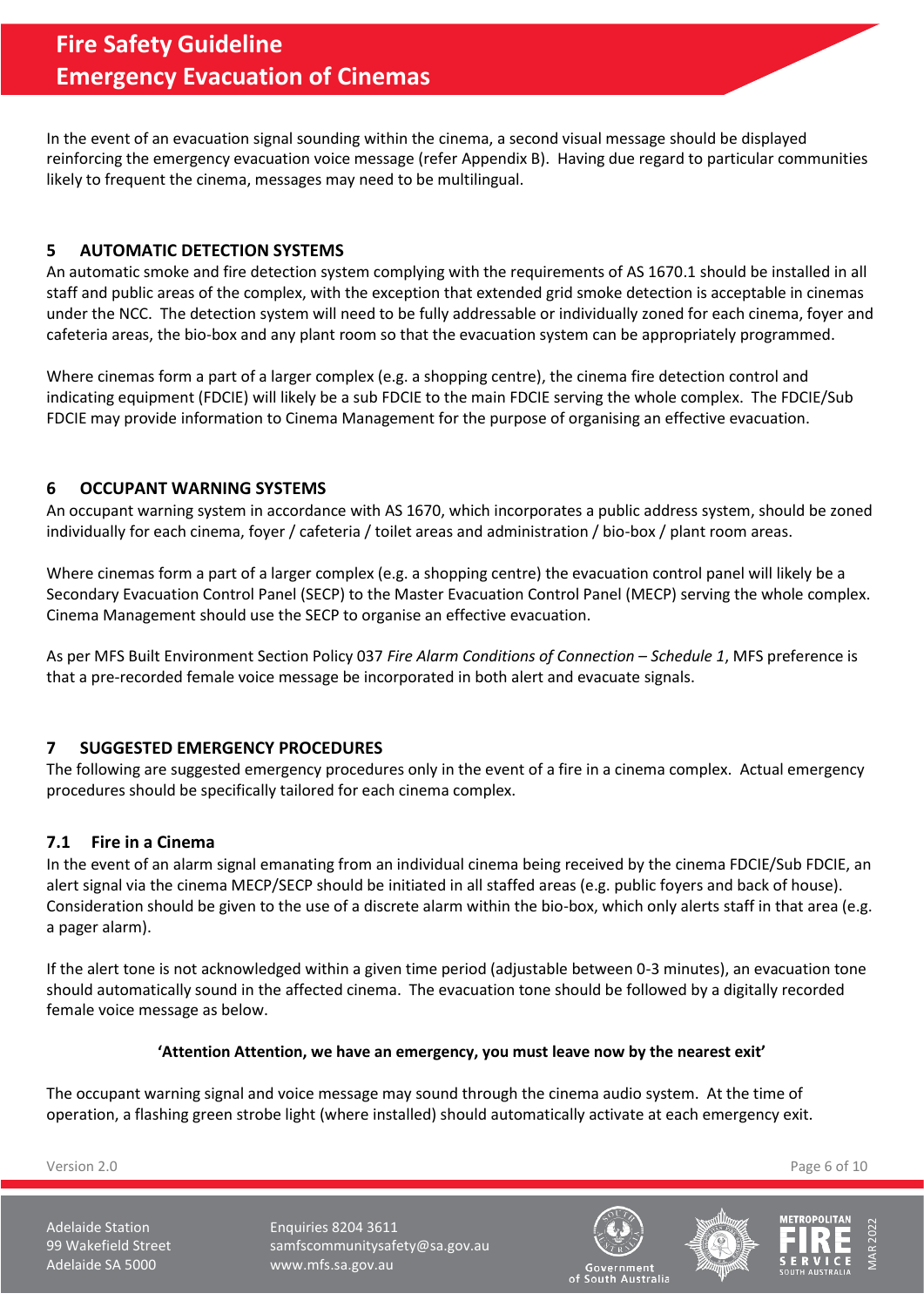Simultaneous with the operation of the **evacuation** tone in the affected cinema, the projector should automatically stop, the lights should come on and a visual screen message (refer Appendix B) advising patrons to evacuate through the nearest exit identified by an illuminated exit sign, and as directed by staff, should automatically be projected on the screen of the cinema required to evacuate.

Once the system has been automatically initiated, unless there is a change in status of the fire detection and alarm system necessitating the evacuation of another cinema, further control of the evacuation system should be manual only by authorised personnel.

Manual activation of the evacuation signal in a particular cinema should automatically stop the projector in that cinema, and the message shown in Appendix B should be displayed on the screen.

## <span id="page-6-0"></span>**7.2 Fire in Areas Other than a Cinema**

In the case of a fire alarm emanating from a toilet, foyer or cafeteria area, the bio- box or any plant room, the alert signal should automatically sound so that staff may take the appropriate action. All cinemas should continue to function normally at this time unless after investigation staff consider it necessary to manually activate the evacuation signal.

## <span id="page-6-1"></span>**8 OTHER SYSTEM FEATURES**

Both the alert and evacuate signals, once automatically initiated, should run through a minimum of three (3) cycles each.

If the EWIS system has not been acknowledged within five (5) minutes, the whole complex should automatically revert to the evacuate signal.

Where necessary, warden phones may be logically located in common foyer areas and paths of egress to assist staff in co-ordinating the evacuation.

#### <span id="page-6-2"></span>**9 WRITTEN PROCEDURES**

Written procedures with respect to the function of each staff member at time of emergency should be maintained. These should be available to every staff member and should be read by each new member at the time of induction.

Notices for staff, giving basic emergency instruction, should be provided in all staff areas.

Written procedures should adhere to the principles detailed in AS 3745 and should interface with the operational procedures of the local fire brigade. Generally, this will require fire wardens to proceed to the cinema within which a fire alarm has occurred to assist patrons to evacuate to a predefined assembly area. Provision should be made to accommodate the specific needs of mobility and intellectually impaired persons, who will likely require additional assistance. The supervised use of lifts to assist with the evacuation of such persons may be acceptable subject to further discussion with the MFS Community Safety and Resilience Department (CSRD).

# <span id="page-6-3"></span>**10 EVACUATION REHEARSAL AND STAFF TRAINING**

The evacuation procedures should also address other types of emergencies as detailed in AS 3745. These procedures should be rehearsed at least annually, be reviewed and any necessary procedural changes made.

Version 2.0 Page 7 of 10

Adelaide Station **Enquiries 8204 3611** 99 Wakefield Street samfscommunitysafety@sa.gov.au Adelaide SA 5000 www.mfs.sa.gov.au





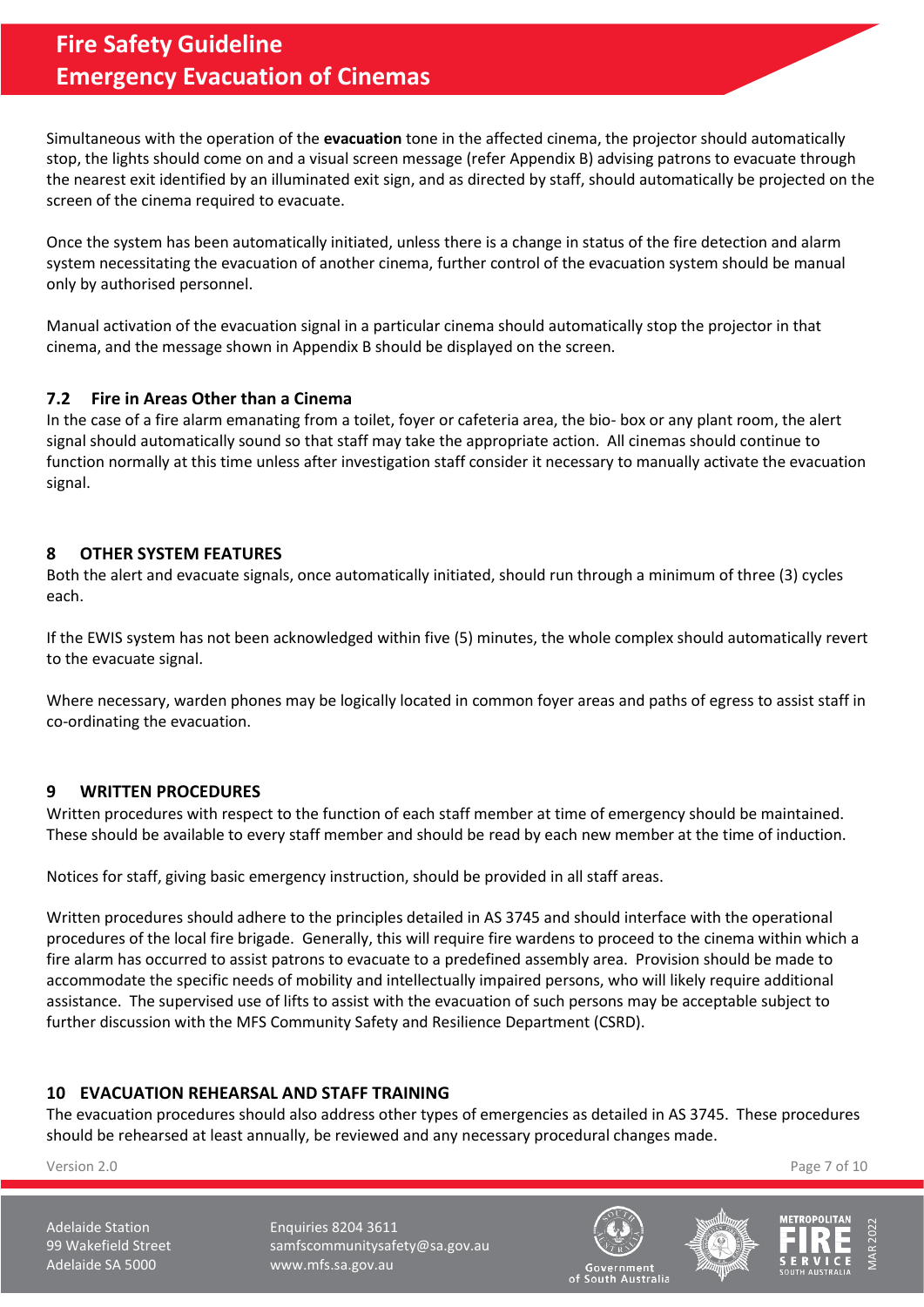Staff should be trained and be familiar with the evacuation procedures for their designated roles. In addition, the Chief and Deputy Fire Wardens should have recognised industrial fire safety training. The Chief Fire Warden will likely be the duty manager, provided that they are not likely to leave the building when patrons are present.

All staff should be familiar with the evacuation plan and procedures and be trained to act in more than one capacity, so that the procedure is flexible enough to accommodate staff absenteeism due to sickness and holidays.

The emergency evacuation procedures, together with the installed fire safety systems, should form part of the building approval and be registered as part of the essential safety provisions to be recorded by the approving authority. This will require the owner to confirm annually that the approved systems are being maintained.

Version 2.0 Page 8 of 10

Adelaide Station **Enquiries 8204 3611** 99 Wakefield Street samfscommunitysafety@sa.gov.au Adelaide SA 5000 www.mfs.sa.gov.au







MAR 2022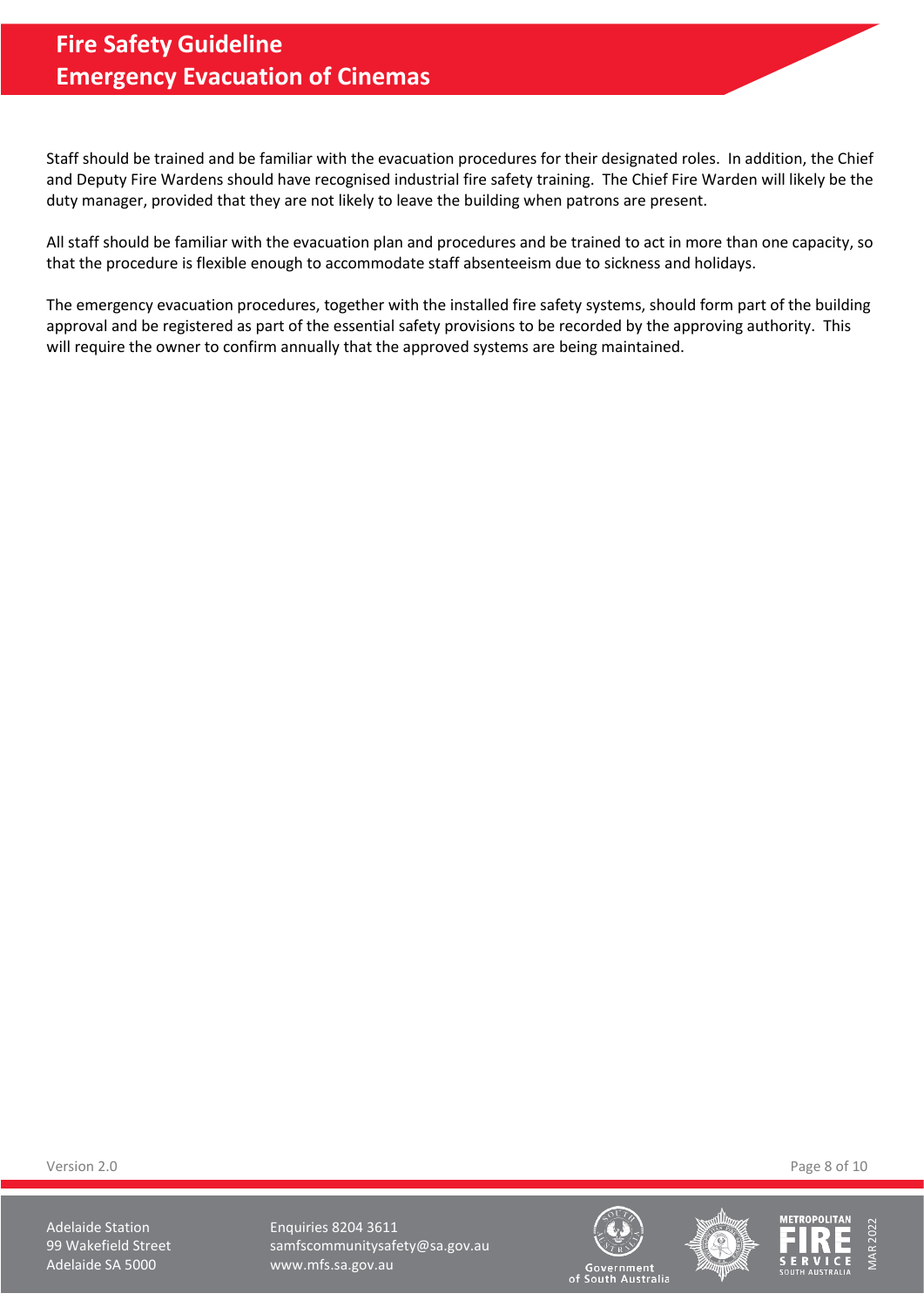#### <span id="page-8-0"></span>**APPENDIX A – CINEMA EMERGENCY ALARM INFORMATION – EXAMPLE VISUAL SCREEN MESSAGE**

# **IN THE EVENT OF AN EMERGENCY ALARM**

- **1. The film will STOP.**
- **2. The lights will come on.**
- **3. EXIT DOORS will be identified by illuminated EXIT SIGNS.**
- **4. An Evacuation tone and a message will sound, telling you to leave NOW by the nearest exit.**
- **5. A MESSAGE will be shown on the screen repeating this information.**
- **6. STAFF will assist the mobility impaired or those requiring assistance.**

Version 2.0 Page 9 of 10

Adelaide Station **Enquiries 8204 3611** 99 Wakefield Street samfscommunitysafety@sa.gov.au Adelaide SA 5000 www.mfs.sa.gov.au